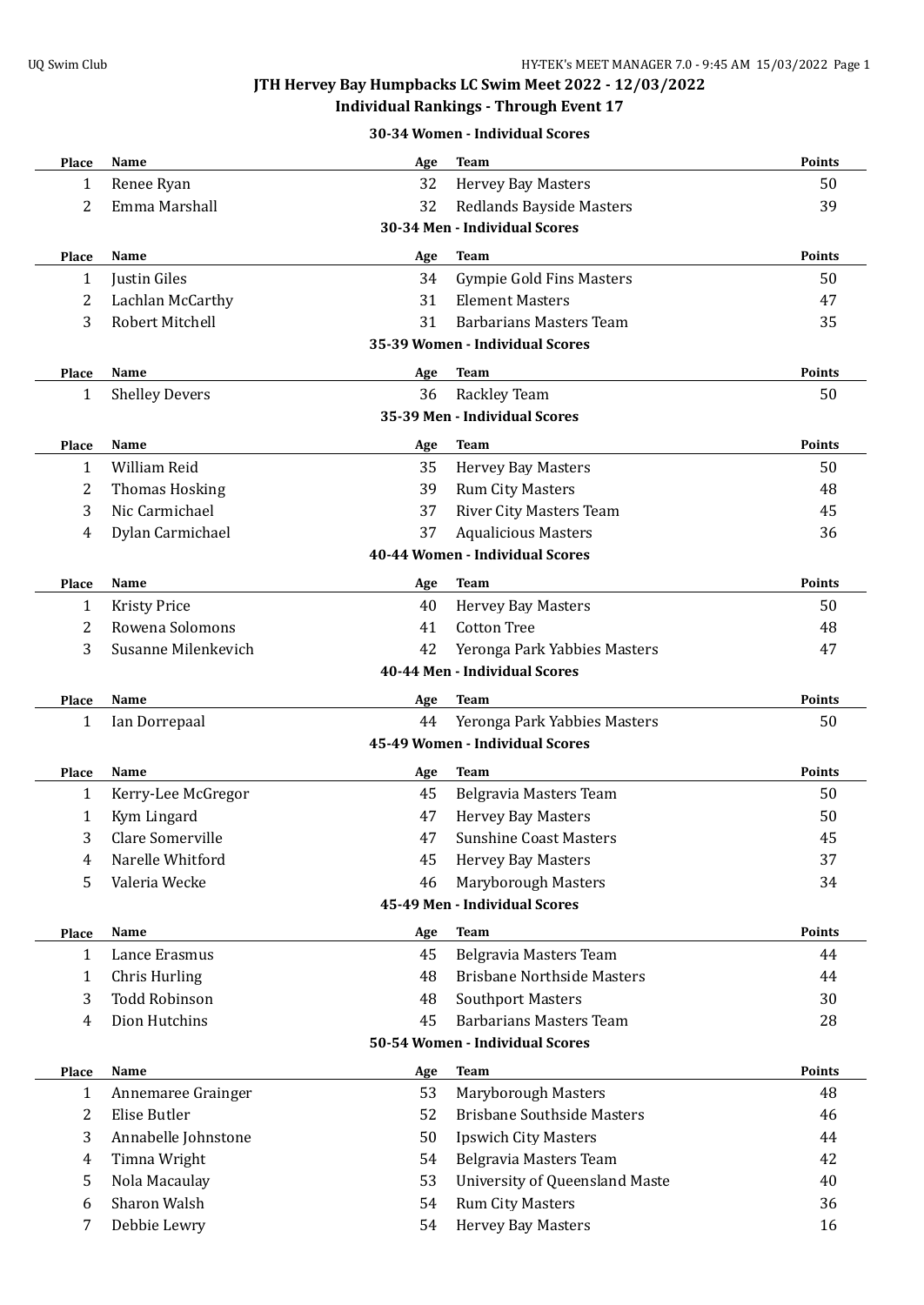**Individual Rankings - Through Event 17**

**50-54 Men - Individual Scores**

| Place        | <b>Name</b>               | Age | <b>Team</b>                       | <b>Points</b> |
|--------------|---------------------------|-----|-----------------------------------|---------------|
| $\mathbf 1$  | <b>Greg Densley</b>       | 53  | <b>Hervey Bay Masters</b>         | 50            |
| 2            | Peter Johnstone           | 51  | <b>Ipswich City Masters</b>       | 47            |
| 3            | <b>Timothy Green</b>      | 52  | <b>Hervey Bay Masters</b>         | 9             |
|              |                           |     | 55-59 Women - Individual Scores   |               |
| <b>Place</b> | Name                      | Age | <b>Team</b>                       | <b>Points</b> |
| 1            | Shannon Macdonald         | 59  | <b>Hervey Bay Masters</b>         | 50            |
| 2            | Anne Chadwick             | 58  | <b>Hervey Bay Masters</b>         | 48            |
| 3            | Lexie Steffan             | 55  | <b>Rum City Masters</b>           | 46            |
| 4            | Melissa Travers           | 58  | Noosa Masters                     | 16            |
|              |                           |     | 55-59 Men - Individual Scores     |               |
| <b>Place</b> | <b>Name</b>               | Age | <b>Team</b>                       | Points        |
| 1            | Scott Greensill           | 58  | <b>Brisbane Northside Masters</b> | 50            |
|              |                           |     | 60-64 Women - Individual Scores   |               |
| Place        | <b>Name</b>               | Age | <b>Team</b>                       | <b>Points</b> |
| 1            | <b>Trudy Ford</b>         | 62  | <b>Rum City Masters</b>           | 48            |
| $\mathbf 1$  | <b>Elaine Sng</b>         | 64  | <b>River City Masters Team</b>    | 48            |
| 3            | Michele Pearson           | 60  | <b>Rum City Masters</b>           | 45            |
| 4            | Michelle Stonehouse       | 60  | <b>Sunshine Coast Masters</b>     | 42            |
| 5            | <b>Christine Roberts</b>  | 60  | <b>Hervey Bay Masters</b>         | 36            |
| 5            | Linda Hodkinson           | 62  | <b>Hervey Bay Masters</b>         | 36            |
| 7            | <b>Catherine Flanders</b> | 61  | <b>Brisbane Southside Masters</b> | 35            |
| 8            | Adele Tucker              | 64  | Noosa Masters                     | 34            |
| 9            | Vicki Newman              | 64  | Belgravia Masters Team            | 32            |
| 10           | Karen Kruger              | 64  | <b>Hervey Bay Masters</b>         | 29            |
| 10           | Julie Tierney             | 63  | Noosa Masters                     | 29            |
| 12           | Bronwyn McKillop          | 62  | Belgravia Masters Team            | 28            |
| 13           | Sue Brennan               | 62  | <b>Rum City Masters</b>           | 26            |
| 14           | Linda Hogg                | 60  | Noosa Masters                     | 24            |
| 15           | Jane Tilbury              | 64  | <b>River City Masters Team</b>    | 21            |
| 16           | Lynda Roper               | 60  | <b>Hervey Bay Masters</b>         | 12            |
| 17           | Linda Vale                | 62  | Belgravia Masters Team            | 8             |
|              |                           |     | 60-64 Men - Individual Scores     |               |
| Place        | Name                      | Age | <b>Team</b>                       | <b>Points</b> |
| 1            | <b>Stewart Germon</b>     | 60  | <b>Hervey Bay Masters</b>         | 50            |
| 2            | Jim Travers               | 62  | Noosa Masters                     | 46            |
| 3            | <b>Gregory Flanders</b>   | 63  | <b>Brisbane Southside Masters</b> | 40            |
| 4            | Louis D'Souza             | 63  | Yeronga Park Yabbies Masters      | 27            |
| 5            | Peter Collins             | 64  | <b>Cotton Tree</b>                | 8             |
|              |                           |     | 65-69 Women - Individual Scores   |               |
| Place        | Name                      | Age | <b>Team</b>                       | <b>Points</b> |
| 1            | Jann Edwards              | 68  | <b>Rum City Masters</b>           | 50            |
| 2            | Wendy Gordon              | 69  | <b>Brisbane Southside Masters</b> | 47            |
| 2            | Gay Bradley               | 67  | <b>Cotton Tree</b>                | 47            |
| 2            | Jo Matthews               | 67  | Noosa Masters                     | 47            |
| 5            | Helen Malar               | 68  | Noosa Masters                     | 45            |
| 6            | Paula Hewett              | 68  | <b>Hervey Bay Masters</b>         | 41            |
| 7            | Jacky Shields             | 68  | Noosa Masters                     | 39            |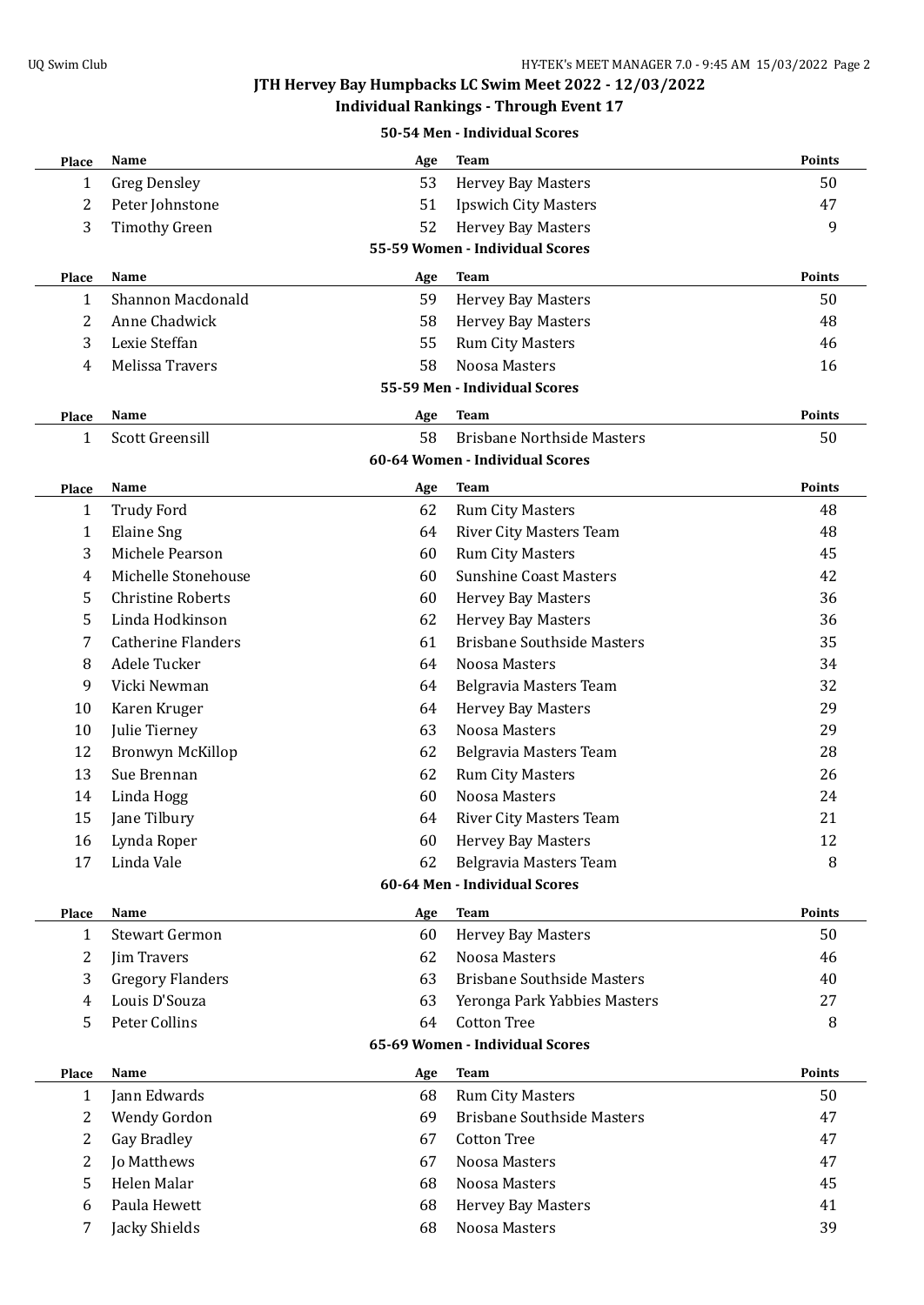# **Individual Rankings - Through Event 17**

#### **65-69 Women - Individual Scores**

| <b>Place</b>                    | Name                                        | Age | <b>Team</b>                       | Points        |  |  |  |
|---------------------------------|---------------------------------------------|-----|-----------------------------------|---------------|--|--|--|
| 8                               | Ann Bligh                                   | 67  | <b>Sunshine Coast Masters</b>     | 37            |  |  |  |
|                                 | 65-69 Men - Individual Scores               |     |                                   |               |  |  |  |
| Place                           | Name                                        | Age | <b>Team</b>                       | <b>Points</b> |  |  |  |
| 1                               | David Gibson                                | 69  | <b>Rum City Masters</b>           | 48            |  |  |  |
| 2                               | Andy Tuck                                   | 66  | <b>Hervey Bay Masters</b>         | 46            |  |  |  |
| 3                               | Vivian Oakes                                | 68  | <b>Hervey Bay Masters</b>         | 43            |  |  |  |
| 4                               | Neil Newman                                 | 66  | Belgravia Masters Team            | 41            |  |  |  |
| 5                               | Greg Parr                                   | 66  | <b>Sunshine Coast Masters</b>     | 40            |  |  |  |
| 6                               | Ian Tucker                                  | 67  | Noosa Masters                     | 38            |  |  |  |
|                                 |                                             |     | 70-74 Women - Individual Scores   |               |  |  |  |
| Place                           | Name                                        | Age | <b>Team</b>                       | <b>Points</b> |  |  |  |
| 1                               | <b>Terry Carter</b>                         | 72  | Noosa Masters                     | 50            |  |  |  |
| 2                               | Muff Skov-Christensen                       | 74  | Maryborough Masters               | 48            |  |  |  |
| 3                               | <b>Shelley Parrish</b>                      | 72  | <b>Brisbane Northside Masters</b> | 46            |  |  |  |
| 4                               | Christine Cooper                            | 73  | Noosa Masters                     | 42            |  |  |  |
| 5                               | Robyn Selby                                 | 73  | Noosa Masters                     | 23            |  |  |  |
|                                 |                                             |     | 70-74 Men - Individual Scores     |               |  |  |  |
| Place                           | Name                                        | Age | Team                              | <b>Points</b> |  |  |  |
| 1                               | <b>Michael Morris</b>                       | 70  | Maryborough Masters               | 48            |  |  |  |
| 2                               | <b>Graeme Rodgers</b>                       | 71  | <b>Rum City Masters</b>           | 42            |  |  |  |
| 3                               | <b>Stephen Morrissey</b>                    | 71  | <b>Sunshine Coast Masters</b>     | 41            |  |  |  |
| 4                               | Peter McMonagle                             | 73  | <b>Hervey Bay Masters</b>         | 40            |  |  |  |
| 4                               | Rodney Alfredson                            | 73  | Noosa Masters                     | 40            |  |  |  |
| 6                               | <b>Terry Hewett</b>                         | 71  | <b>Hervey Bay Masters</b>         | 31            |  |  |  |
| 7                               | John Quinn                                  | 71  | <b>Sunshine Coast Masters</b>     | 24            |  |  |  |
| 8                               | Gregory Reid                                | 71  | <b>Hervey Bay Masters</b>         | 18            |  |  |  |
| 8                               | Keith Johnson                               | 70  | Hervey Bay Masters                | 18            |  |  |  |
|                                 |                                             |     | 75-79 Women - Individual Scores   |               |  |  |  |
| Place                           | Name                                        | Age | Team                              | <b>Points</b> |  |  |  |
| $\mathbf{1}$                    | Narelle Phillips                            | 75  | Belgravia Masters Team            | 50            |  |  |  |
| 1                               | Marsha Reddiex                              | 79  | Belgravia Masters Team            | 50            |  |  |  |
| 3                               | <b>Lindy Salter</b>                         | 78  | Miami Masters                     | 49            |  |  |  |
| 4                               | Anne Besser                                 | 76  | Noosa Masters                     | 46            |  |  |  |
| 5                               | Wendy Ivanusec                              | 79  | Noosa Masters                     | 42            |  |  |  |
| 6                               | Chris Rowland                               | 76  | <b>Maryborough Masters</b>        | 25            |  |  |  |
|                                 |                                             |     | 75-79 Men - Individual Scores     |               |  |  |  |
| Place                           | <b>Points</b><br>Name<br><b>Team</b><br>Age |     |                                   |               |  |  |  |
| $\mathbf{1}$                    | Robert Patterson                            | 75  | Redlands Bayside Masters          | 50            |  |  |  |
| 2                               | Robert Jolly                                | 75  | Noosa Masters                     | 48            |  |  |  |
| 3                               | <b>Brian Hoepper</b>                        | 75  | Noosa Masters                     | 47            |  |  |  |
| 4                               | George Green                                | 79  | <b>Sunshine Coast Masters</b>     | 44            |  |  |  |
| 4                               | <b>Trevor Mathews</b>                       | 77  | Noosa Masters                     | 44            |  |  |  |
| 6                               | <b>Robert Stanley</b>                       | 77  | <b>Maryborough Masters</b>        | 40            |  |  |  |
| 7                               | <b>Brian Brodribb</b>                       | 76  | <b>Cairns Clams Masters</b>       | 25            |  |  |  |
| 80-84 Women - Individual Scores |                                             |     |                                   |               |  |  |  |
| <b>Place</b>                    | Name                                        | Age | Team                              | Points        |  |  |  |
| $\mathbf{1}$                    | Sheila Tweedy                               | 82  | <b>Sunshine Coast Masters</b>     | 49            |  |  |  |
|                                 |                                             |     |                                   |               |  |  |  |